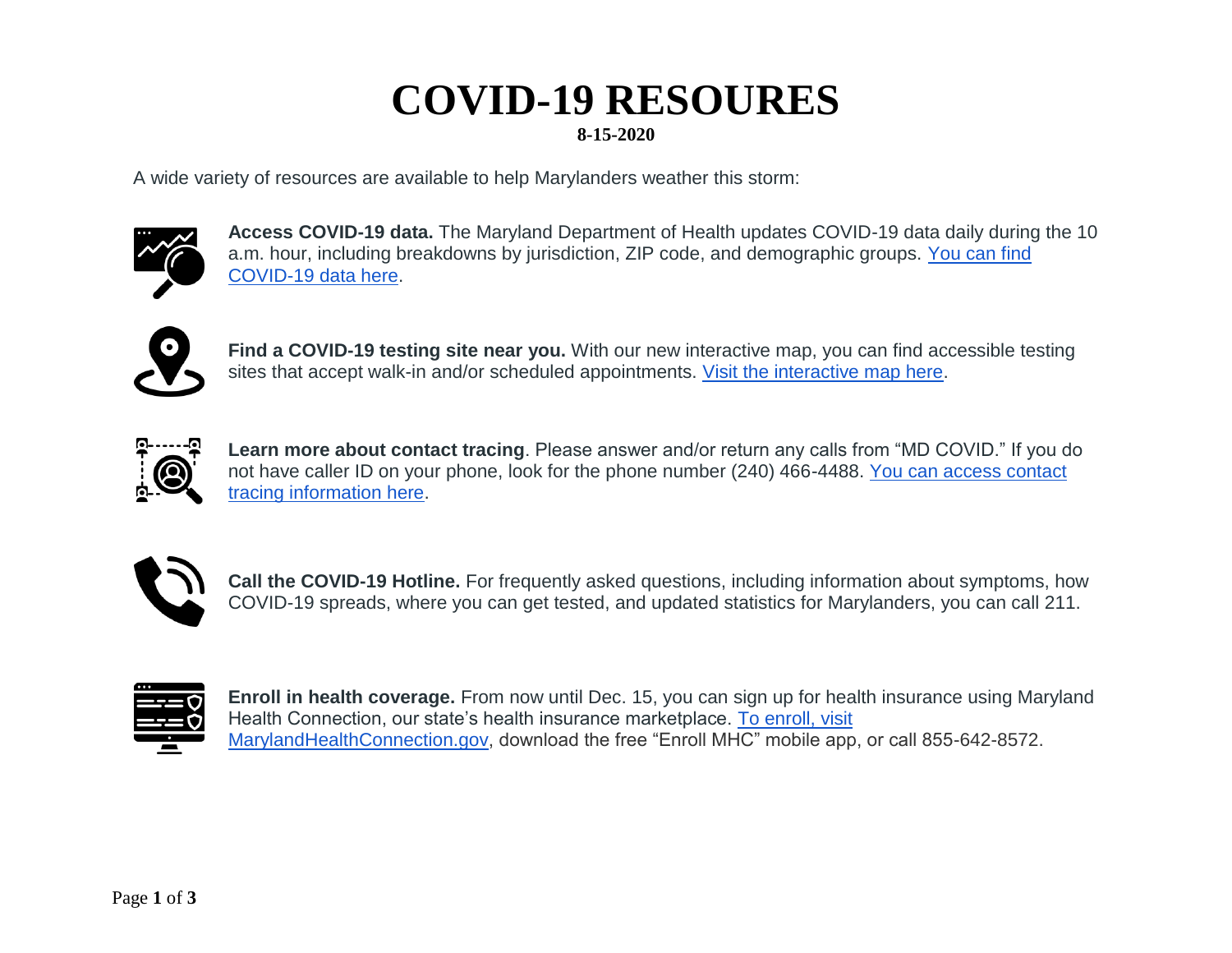

**Apply for unemployment insurance.** Unemployment insurance can provide economic relief and stability for those who have lost their jobs due to COVID-19. To learn about benefits or file a claim, call (877) 293-4125 or visit [the Maryland Department of Labor's website.](https://lnks.gd/l/eyJhbGciOiJIUzI1NiJ9.eyJidWxsZXRpbl9saW5rX2lkIjoxMDQsInVyaSI6ImJwMjpjbGljayIsImJ1bGxldGluX2lkIjoiMjAyMDA4MTQuMjU3MDM2MTEiLCJ1cmwiOiJodHRwOi8vZGxsci5zdGF0ZS5tZC51cy9lbXBsb3ltZW50L3VuZW1wbG95bWVudC5zaHRtbCJ9._9_u8HznkN1dG06yFFGJz_MEBVX9UuhnmQwtNsbnKgM/s/555148229/br/82407215288-l)



**Seek food assistance.** Marylanders can see if they qualify for nutrition assistance benefits on the Maryland Department of Human Resources website. [Access the website here](https://lnks.gd/l/eyJhbGciOiJIUzI1NiJ9.eyJidWxsZXRpbl9saW5rX2lkIjoxMDUsInVyaSI6ImJwMjpjbGljayIsImJ1bGxldGluX2lkIjoiMjAyMDA4MTQuMjU3MDM2MTEiLCJ1cmwiOiJodHRwczovL215ZGhyYmVuZWZpdHMuZGhyLnN0YXRlLm1kLnVzL2Rhc2hib2FyZENsaWVudC8jL2hvbWUifQ.lLpLYeLvHagR0YoEFEAyyfJ76tU4c2P27Xr6GyINwi4/s/555148229/br/82407215288-l)



**Free and reduced meals.** The Maryland State Department of Education can provide three meals a day and a snack to students in need. There are hundreds of meal distribution centers across the state. [You](https://lnks.gd/l/eyJhbGciOiJIUzI1NiJ9.eyJidWxsZXRpbl9saW5rX2lkIjoxMDYsInVyaSI6ImJwMjpjbGljayIsImJ1bGxldGluX2lkIjoiMjAyMDA4MTQuMjU3MDM2MTEiLCJ1cmwiOiJodHRwOi8vbWRzdW1tZXJtZWFscy5vcmcvIn0.JYgGabKvdUX3GEQqtUAZ8nLUC-LsOjLU2kE-9MAXHtg/s/555148229/br/82407215288-l)  [can find a meal distribution center here.](https://lnks.gd/l/eyJhbGciOiJIUzI1NiJ9.eyJidWxsZXRpbl9saW5rX2lkIjoxMDYsInVyaSI6ImJwMjpjbGljayIsImJ1bGxldGluX2lkIjoiMjAyMDA4MTQuMjU3MDM2MTEiLCJ1cmwiOiJodHRwOi8vbWRzdW1tZXJtZWFscy5vcmcvIn0.JYgGabKvdUX3GEQqtUAZ8nLUC-LsOjLU2kE-9MAXHtg/s/555148229/br/82407215288-l)

**Receive text message updates.** To receive alerts, tips, and resources related to COVID-19 and other threats and hazards affecting or that may affect Maryland, text "MdReady" to 898211.



**Access translations.** Marylanders can [access FAQs in seven different languages.](https://lnks.gd/l/eyJhbGciOiJIUzI1NiJ9.eyJidWxsZXRpbl9saW5rX2lkIjoxMDcsInVyaSI6ImJwMjpjbGljayIsImJ1bGxldGluX2lkIjoiMjAyMDA4MTQuMjU3MDM2MTEiLCJ1cmwiOiJodHRwczovL2dvY2kubWFyeWxhbmQuZ292L2NvdmlkMTktdHJhbnNsYXRpb25zLyJ9.K-iDMqOY1odBdSPqaae5iRuDqDwL6qVczIkOq3Sbfc0/s/555148229/br/82407215288-l) COVID-19 resources have also been made available through a Spanish language webpage. [Haga clic aquí para obtener](https://lnks.gd/l/eyJhbGciOiJIUzI1NiJ9.eyJidWxsZXRpbl9saW5rX2lkIjoxMDgsInVyaSI6ImJwMjpjbGljayIsImJ1bGxldGluX2lkIjoiMjAyMDA4MTQuMjU3MDM2MTEiLCJ1cmwiOiJodHRwczovL2dvdmVybm9yLm1hcnlsYW5kLmdvdi9jb3JvbmF2aXJ1cy1lc3Bhbm9sLyJ9.lIZOJAfrzJOFnLmPJp3Bs17mJFMcR0ioG3lX6W2wQJs/s/555148229/br/82407215288-l)  [recursos de coronavirus en español.](https://lnks.gd/l/eyJhbGciOiJIUzI1NiJ9.eyJidWxsZXRpbl9saW5rX2lkIjoxMDgsInVyaSI6ImJwMjpjbGljayIsImJ1bGxldGluX2lkIjoiMjAyMDA4MTQuMjU3MDM2MTEiLCJ1cmwiOiJodHRwczovL2dvdmVybm9yLm1hcnlsYW5kLmdvdi9jb3JvbmF2aXJ1cy1lc3Bhbm9sLyJ9.lIZOJAfrzJOFnLmPJp3Bs17mJFMcR0ioG3lX6W2wQJs/s/555148229/br/82407215288-l)



**Request your mail-in ballot**. All eligible Maryland voters who feel safer voting by mail may request a mail-in ballot for the November general election. Visit the [Maryland Board of Elections website](https://lnks.gd/l/eyJhbGciOiJIUzI1NiJ9.eyJidWxsZXRpbl9saW5rX2lkIjoxMDksInVyaSI6ImJwMjpjbGljayIsImJ1bGxldGluX2lkIjoiMjAyMDA4MTQuMjU3MDM2MTEiLCJ1cmwiOiJodHRwczovL2VsZWN0aW9ucy5tYXJ5bGFuZC5nb3Yvdm90aW5nL2Fic2VudGVlLmh0bWwifQ.d-VzRRrEJcTNpSUwNgJ9dF_TjIYTEYOvsEn8_KH1Z98/s/555148229/br/82407215288-l) or text 'VBM' to 77788 to access the mail-in ballot request form. Postage to return your form is free.



**Join the Medical Reserve Corps.** The Maryland Responds Reserve Medical Corps is now recruiting active and retired health care professionals, medical students, and other interested volunteers. [You can](https://lnks.gd/l/eyJhbGciOiJIUzI1NiJ9.eyJidWxsZXRpbl9saW5rX2lkIjoxMTAsInVyaSI6ImJwMjpjbGljayIsImJ1bGxldGluX2lkIjoiMjAyMDA4MTQuMjU3MDM2MTEiLCJ1cmwiOiJodHRwczovL21kcmVzcG9uZHMuaGVhbHRoLm1hcnlsYW5kLmdvdi8ifQ.rP7iNaDweFZg1ceQc0dprcgbaJb59uHMqcnvrUVrkVo/s/555148229/br/82407215288-l)  [register here.](https://lnks.gd/l/eyJhbGciOiJIUzI1NiJ9.eyJidWxsZXRpbl9saW5rX2lkIjoxMTAsInVyaSI6ImJwMjpjbGljayIsImJ1bGxldGluX2lkIjoiMjAyMDA4MTQuMjU3MDM2MTEiLCJ1cmwiOiJodHRwczovL21kcmVzcG9uZHMuaGVhbHRoLm1hcnlsYW5kLmdvdi8ifQ.rP7iNaDweFZg1ceQc0dprcgbaJb59uHMqcnvrUVrkVo/s/555148229/br/82407215288-l)